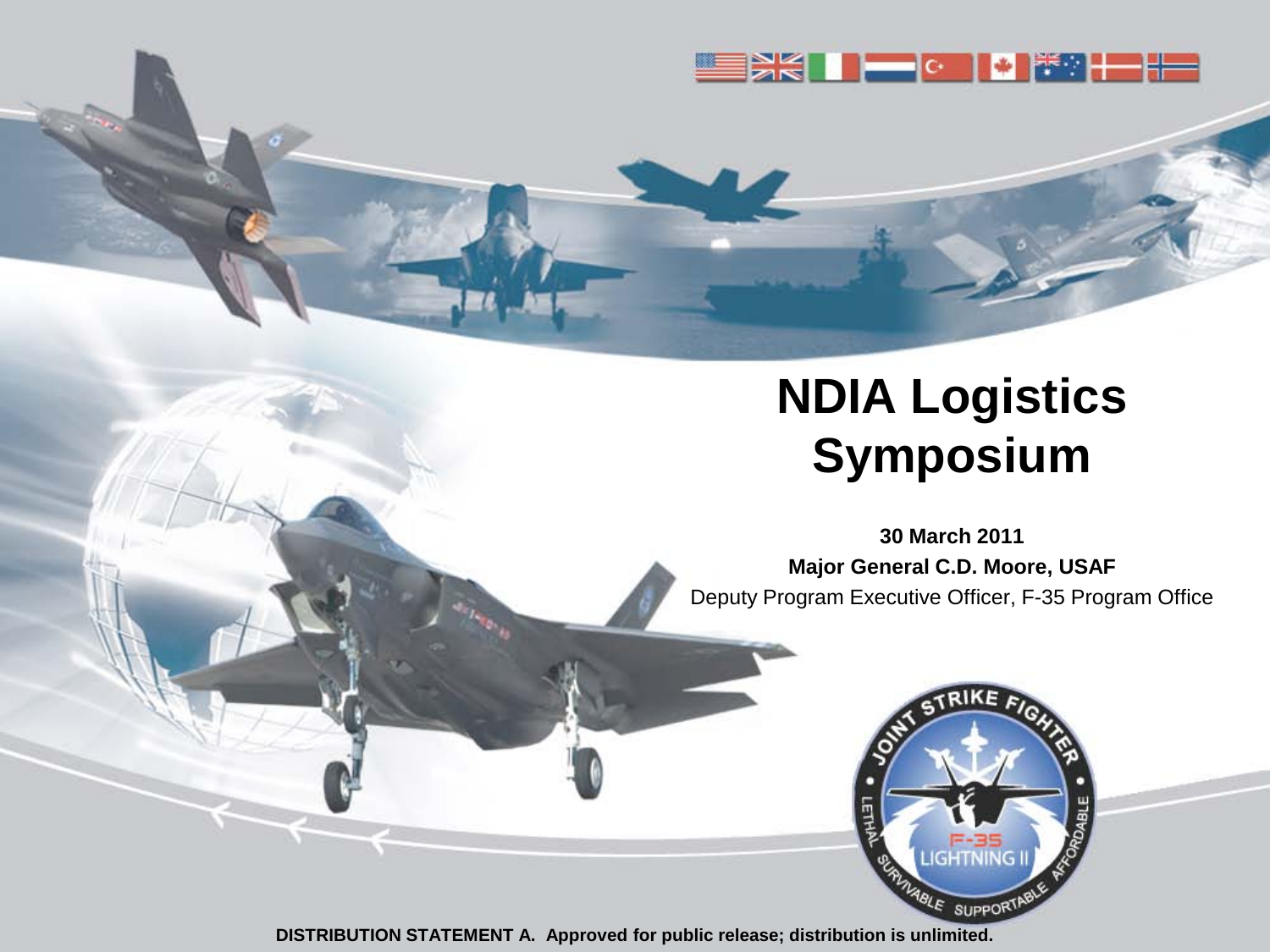

# **2011 >> Sustainment**

- **Continuation of Technical Baseline Review with Sustainment O&S Focus**
- **Driving R&M Improvements via Business Processes**
- **Building Global Sustainment Baseline to Support Future Cost and Performance Trades**
- **Maturing Governance Processes to Ensure O&S Cost Accountability and Transparency**
- **Refining Supply Chain Strategy**
	- SCM BCA and System Engineering and Logistics Technical Review
- **Completing ALIS / Legacy Systems Comparative Analysis**
- **Corporately Maturing Strategy via Wargames with Services, Partners, OSD, Industry and Congressional Participants**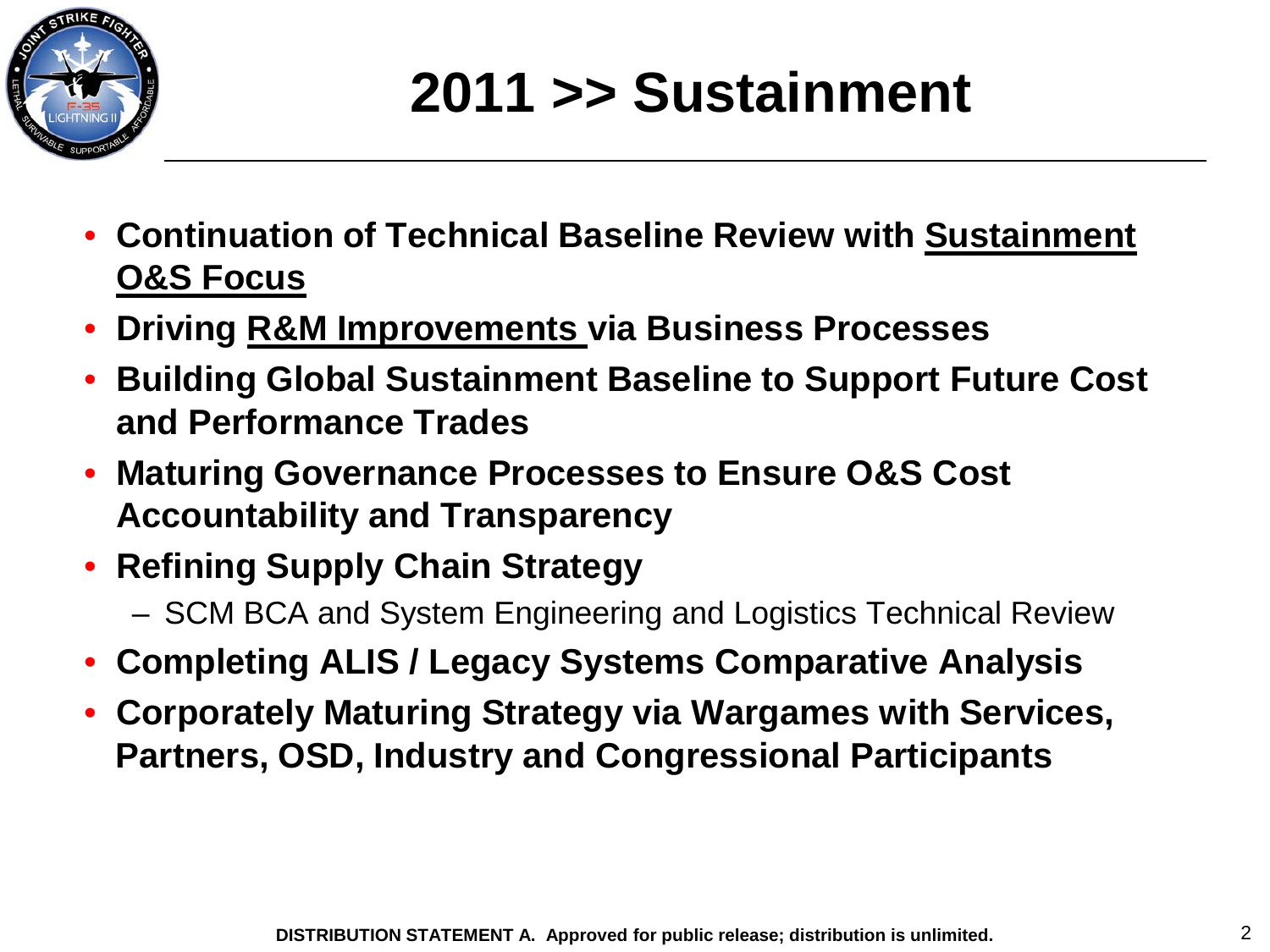

# **F-35 Sustainment Strategy**

- **Achieve Best Value Solution for US Services and International Partners**
- **Design, Develop, Deliver and Sustain a Single, Integrated, Global System of Sustainment Products, Processes, and Business Practices**
- **Leverage Global Resource Base to Take Advantage of Stakeholder Capabilities, Human Capital and Best Practices**
- **Drive Life Cycle Focus With Emphasis on Reduction of Costs**
- **Create Mutually - Beneficial Enterprise That - With Relevant Metrics and Incentives - Operates, Manages, and Supports The Global System**
	- Meet user-defined and PSM-supported readiness and cost objectives

### **Targeted Improvements Will Drive Down LCC/O&S Costs**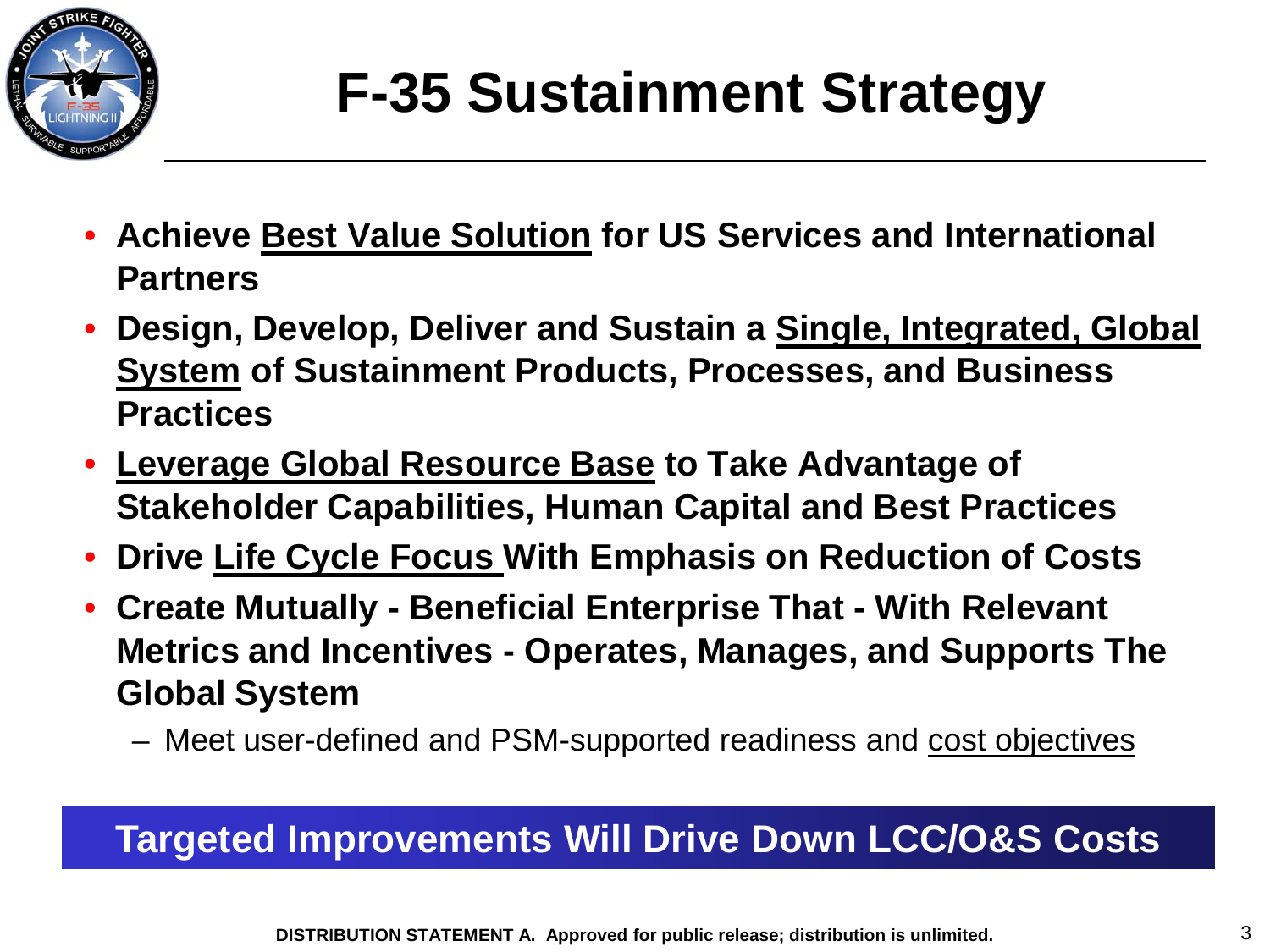

## **for Sustainment Key Performance Parameters**



### **KPPs Drive Performance & Reduced Support Costs**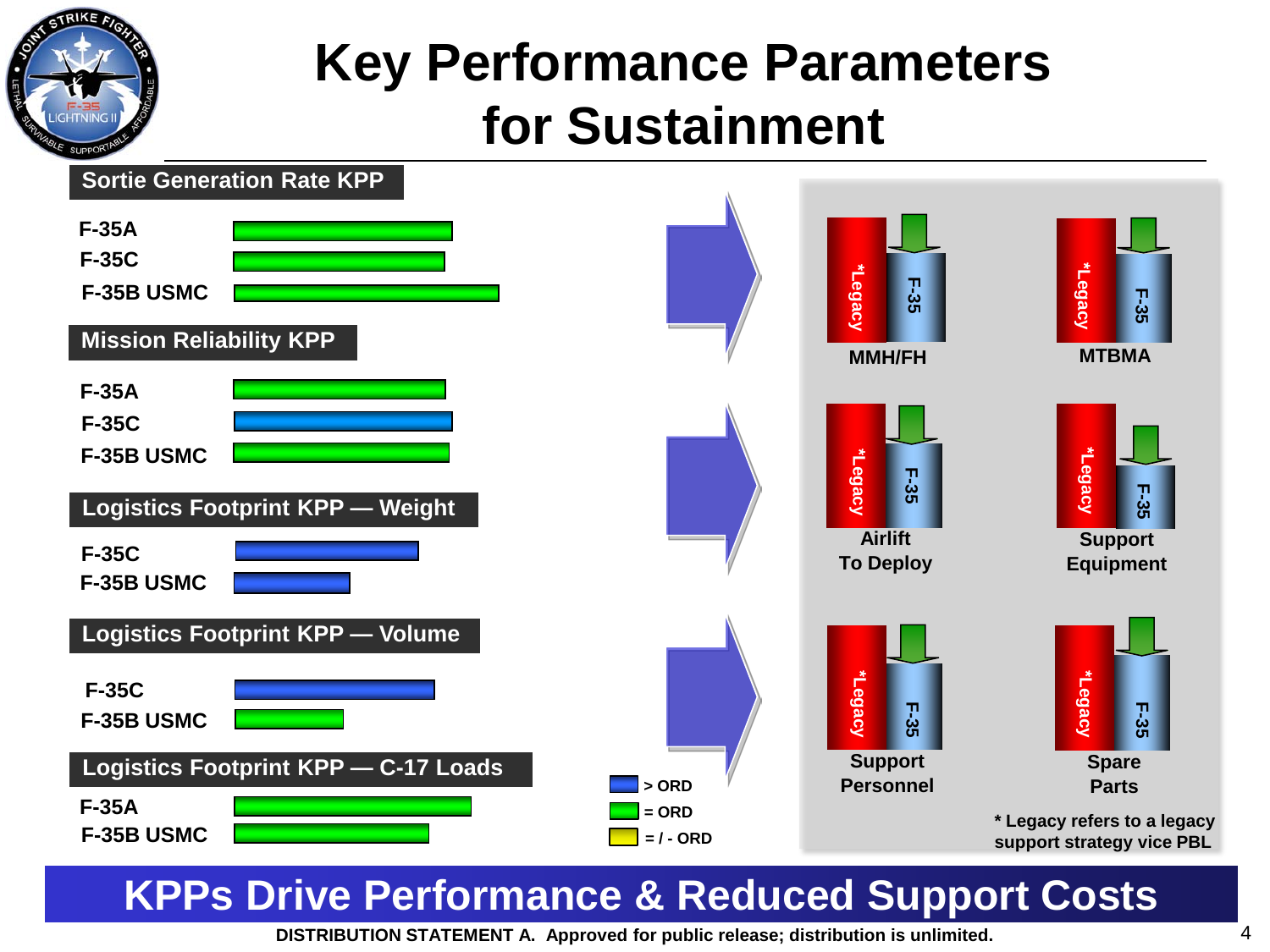# **F-35 Sustainment Performance-Based Process**

TRIKE A



**DISTRIBUTION STATEMENT A. Approved for public release; distribution is unlimited.** 5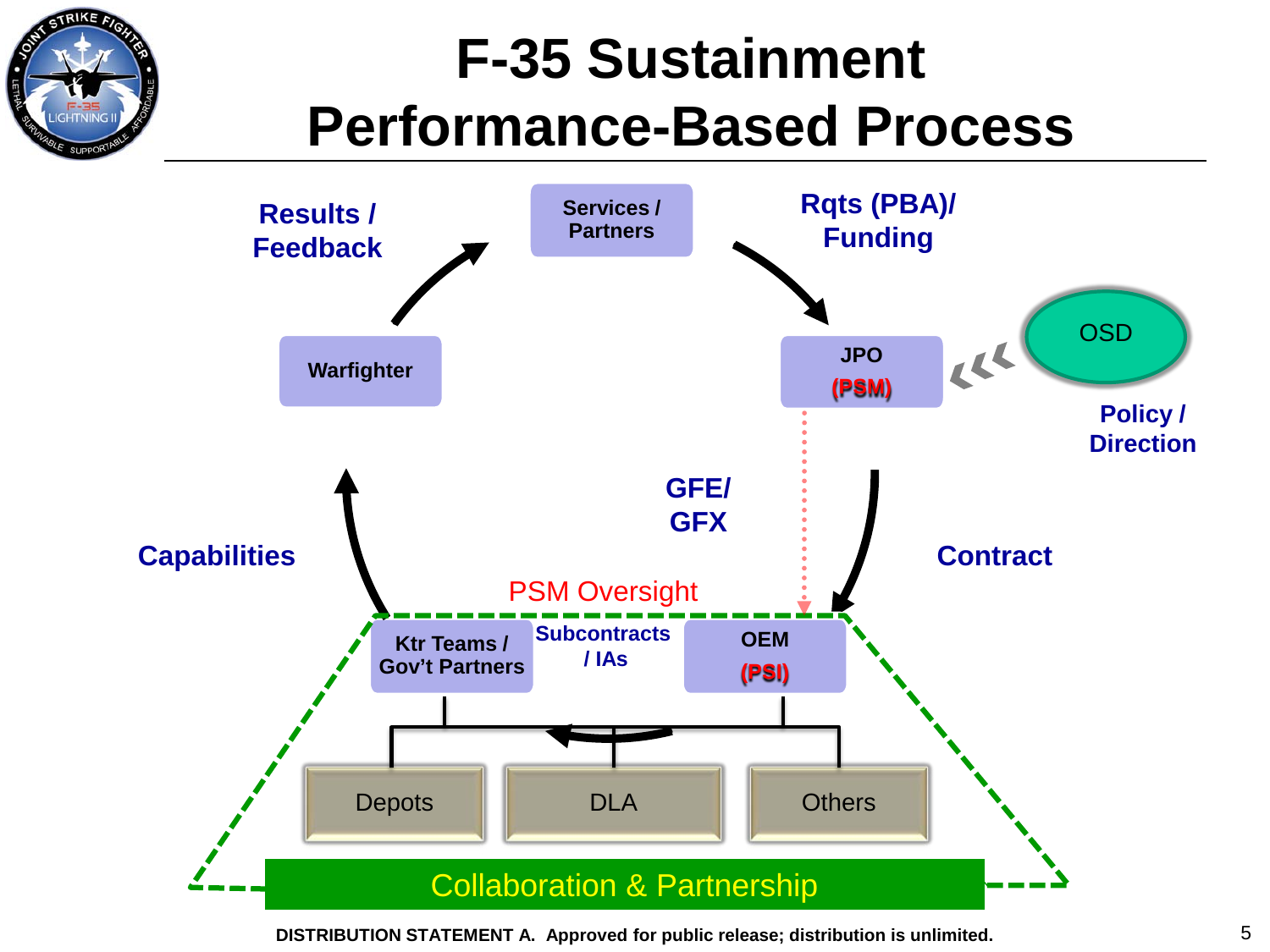

# **JSF Agile Logistics Infrastructure**

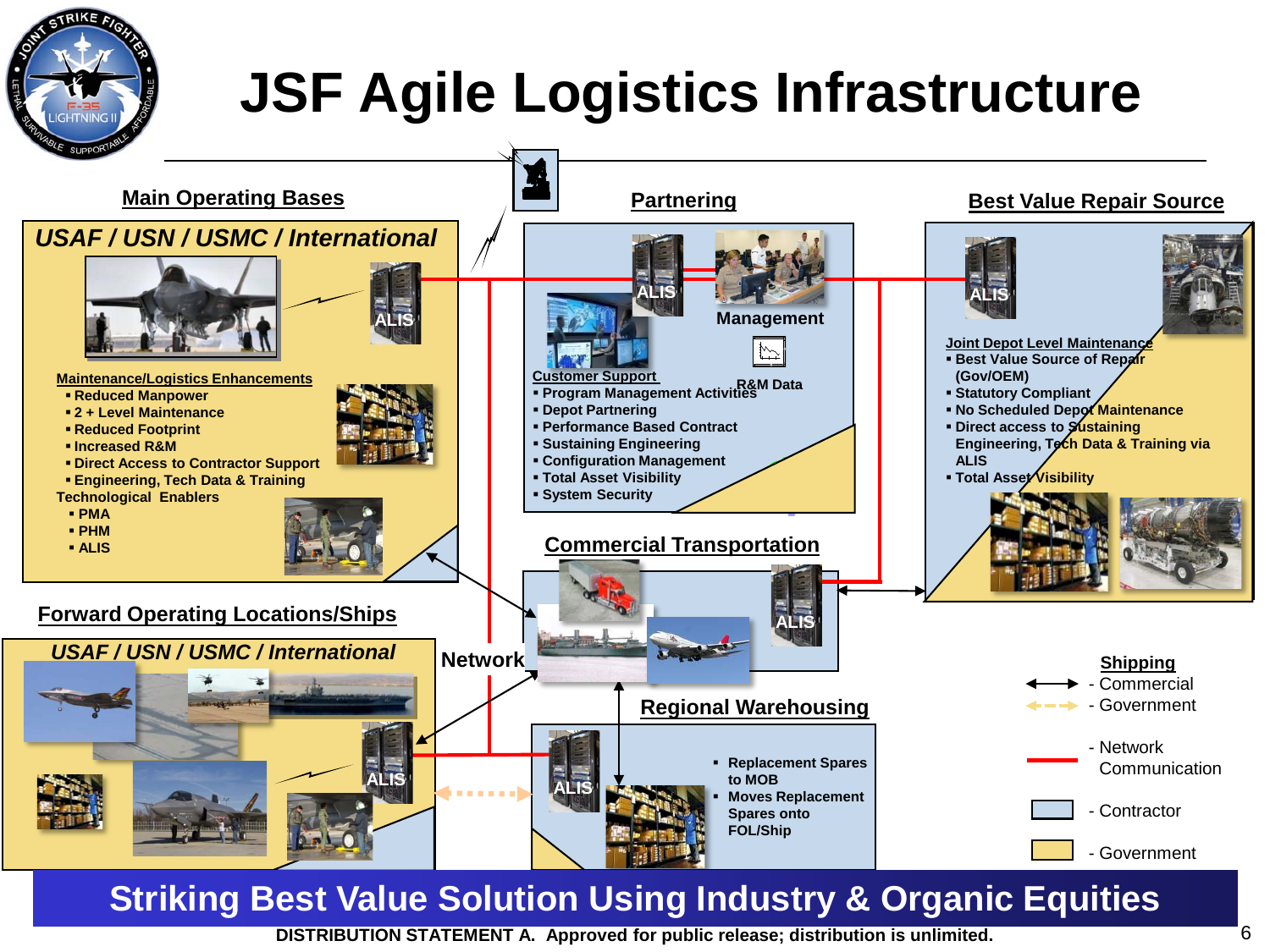

## **US Core Depot Source of Repair Assignments**

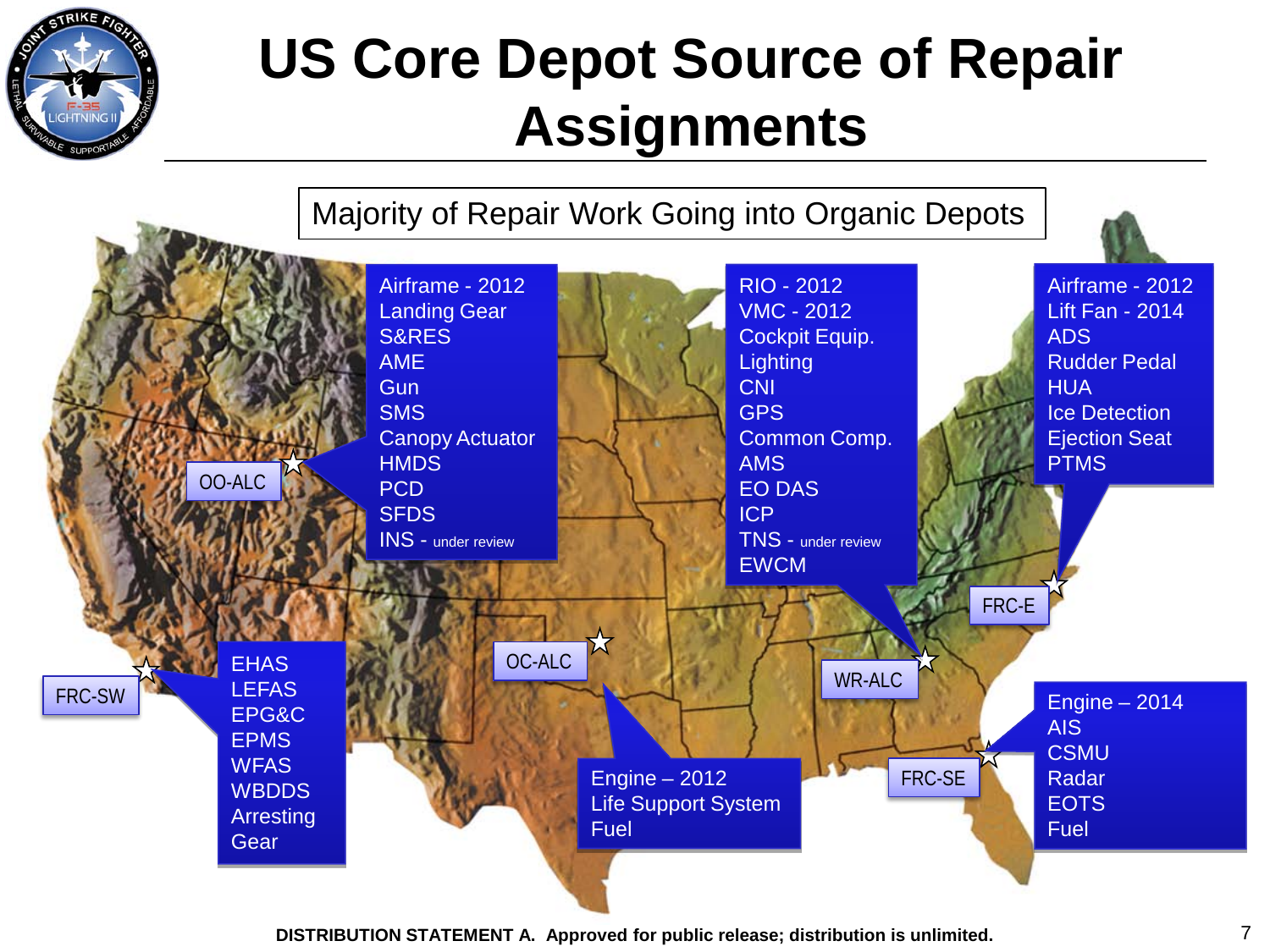

# **Foundation of Life Cycle Costs**

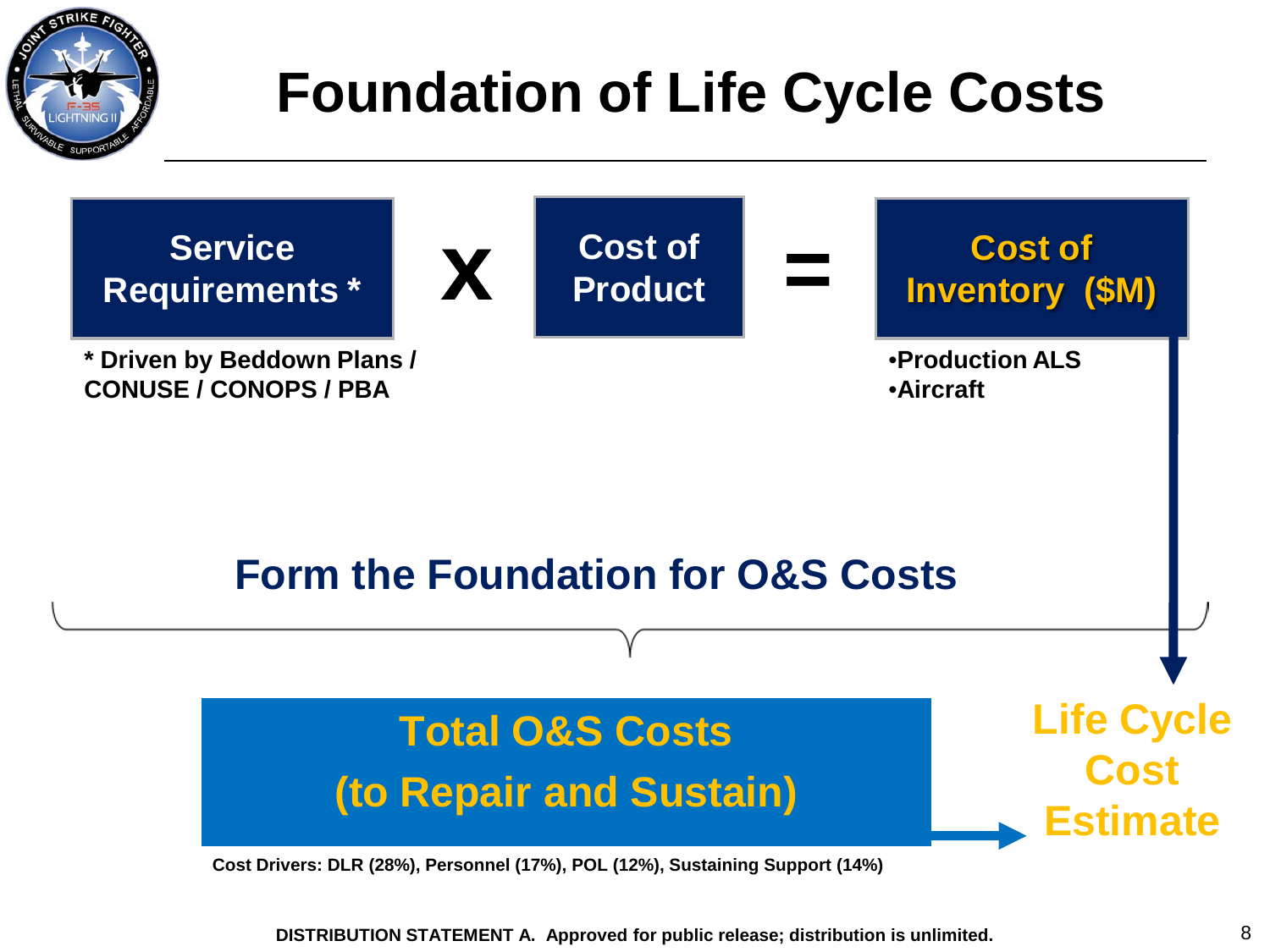

## **Sustainment PBL Vision**

| <b>Sustainment Maturity Growth</b> | 2010/11 | <b>Initial PBA Metrics</b><br>•Air Vehicle Availability (AVA)<br>•Mission Effectiveness (ME)<br>•Maint. Man Hours/Flt. Hr.<br>(MMHPFH)<br>2012<br><b>LRIP 4-5</b><br>Performance Incentive<br><b>CLINS</b><br>• Spares & Consumables<br>• Support Equipment<br>$\bullet$ ALIS<br><b>Training Devices</b><br><b>Depot Capability</b><br><b>CONUS</b><br>• Sustainment Metrics<br>(Data Collection Only)<br><b>Limited Element Output</b><br>Incentives<br>• SRR Completion | က<br>201<br>LRIP <sub>6</sub><br>Performance Incentive CLINs<br>Spares & Consumables<br>• Support Equipment<br>$\bullet$ ALIS<br>• Training Devices<br>• Depot Capability CONUS<br><b>Expanded Element Output</b><br>Performance Incentives<br>(PIF)<br>· Eglin Warehouse SE/Spare<br>• ITC Initial Performance<br>• PTC Activation<br>• CONUS Site Activations<br>• FW ALGS OPS Center<br>• LST US Services<br>• Initial Reliability Mgmt.<br><b>Begin Warfighter PBA Metric</b><br><b>Data Collection</b><br>• Warfighter PBA Metrics<br>(US/Partner Services) | 2014<br>LRIP <sub>7</sub><br>Performance Incentive CLINs<br>• Depot Capability CONUS<br>Depot Capability OCONUS<br>Element Output Performance<br>Incentives (PIF)<br>• Supply Chain Management<br>(SCM) CONUS<br>• CONUS Warehouse<br>• ITC Performance<br>• PTC Performance<br><b>CONUS ALGS OPS Center</b><br><b>OCONUS Site Activations</b><br><b>LST Expansion Partners</b><br><b>Expanded Reliability Mgmt.</b><br>• Depot Repair Performance<br>• Fleet Mgmt - US Services<br>Continue Warfighter PBA<br>Metric Data Collection and<br><b>Start Targeted PBA Incentives</b><br>• Warfighter PBA Metrics<br>(US/Partner Services)<br>\$/FH Cost Model development | 015<br>LRIP <sub>8</sub><br>Performance Incentive CLINs<br>• Depot Standup -OCONUS<br><b>Element Output Performance</b><br>Incentives (PIF)<br>• SCM OCONUS<br>• O-CONUS Warehouse<br>• OCONUS Training Sites<br>• Global ALGS OPS Center<br>• OCONUS Site Activations<br>• LST Expansion Partners/FMS<br>• Fleet Management -<br><b>US/Partner Services</b><br><b>Review and Adjust Warfighter</b><br><b>PBA Metric Targeted PBA</b><br>Incentives<br>• Warfighter PBA Metrics<br>(US/Partner Services)<br>Incorporate revised<br>performance incentives<br>• From LRIP 7<br>• \$/FH Cost Model v1 test | LRIP <sub>9</sub><br>Performance Incentive CLINs<br>• Depot Standup - OCONUS<br><b>Element Output Performance</b><br>Incentives (PIF)<br>• OCONUS PTC Performance<br>• Fleet Mgmt. FMS<br><b>Finalize Warfighter PBA Metric</b><br><b>Incentives</b><br>• Warfighter PBA Metrics<br>(US/Partner Services)<br>• Incorporate revised<br>performance incentives<br>• From LRIP 8<br>• \$/FH Cost Model v1 validation<br>$\cdot$ FHs<br>• Metric<br><b>Values</b><br>• Variant<br>Geographical<br>location<br>• Training or<br>Deployed<br>• Number of<br>Aircraft | <b>FULL</b><br><b>PBL</b><br>2017 |
|------------------------------------|---------|---------------------------------------------------------------------------------------------------------------------------------------------------------------------------------------------------------------------------------------------------------------------------------------------------------------------------------------------------------------------------------------------------------------------------------------------------------------------------|------------------------------------------------------------------------------------------------------------------------------------------------------------------------------------------------------------------------------------------------------------------------------------------------------------------------------------------------------------------------------------------------------------------------------------------------------------------------------------------------------------------------------------------------------------------|------------------------------------------------------------------------------------------------------------------------------------------------------------------------------------------------------------------------------------------------------------------------------------------------------------------------------------------------------------------------------------------------------------------------------------------------------------------------------------------------------------------------------------------------------------------------------------------------------------------------------------------------------------------------|----------------------------------------------------------------------------------------------------------------------------------------------------------------------------------------------------------------------------------------------------------------------------------------------------------------------------------------------------------------------------------------------------------------------------------------------------------------------------------------------------------------------------------------------------------------------------------------------------------|----------------------------------------------------------------------------------------------------------------------------------------------------------------------------------------------------------------------------------------------------------------------------------------------------------------------------------------------------------------------------------------------------------------------------------------------------------------------------------------------------------------------------------------------------------------|-----------------------------------|
|                                    |         | <b>ITC Activation</b><br>• Demo, PBL Plan<br><b>Cost Type</b>                                                                                                                                                                                                                                                                                                                                                                                                             | <b>LIMITED SCOPE PBL</b><br><b>Fixed Price</b><br><b>Cost Type/Fixed Price Mix</b>                                                                                                                                                                                                                                                                                                                                                                                                                                                                               |                                                                                                                                                                                                                                                                                                                                                                                                                                                                                                                                                                                                                                                                        |                                                                                                                                                                                                                                                                                                                                                                                                                                                                                                                                                                                                          |                                                                                                                                                                                                                                                                                                                                                                                                                                                                                                                                                                |                                   |

#### **PBL Expansion (Contracting for Performance Outcomes Continuum)**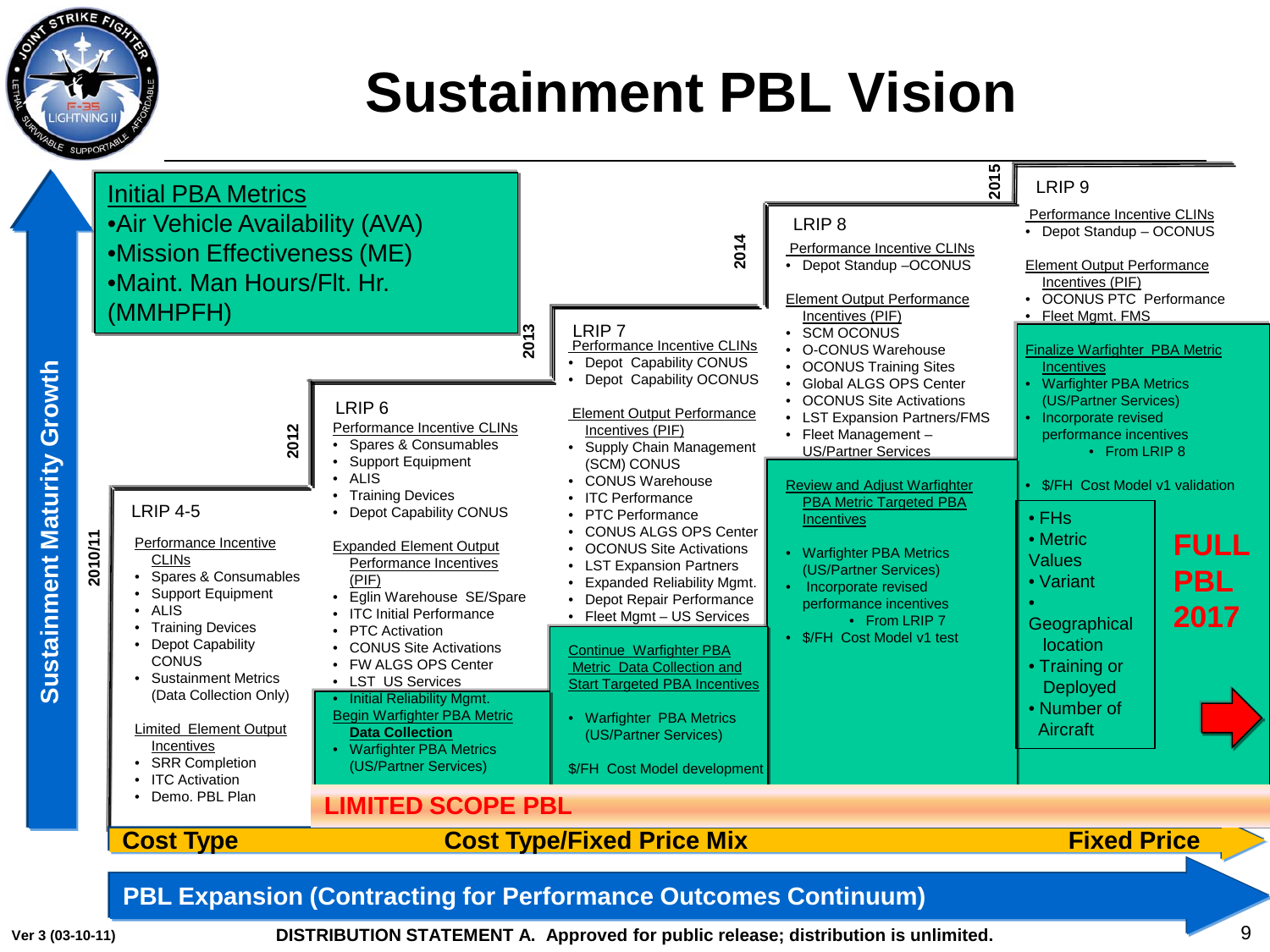

# **Targeted Life Cycle Cost Reduction Efforts**

- **Implement Affordability Initiatives** 
	- Incentivize R&M improvements & cost reductions in target areas (ie. SE, spares)
- **Reduce the Cost of Sustainment Products**
	- Price Improvement Curves, multiyear contracts, competition
- **Capture Emergent Service Requirement Changes and Leverage Opportunities As Part of a Joint/Partner Solution**
- **Sustainment Technical Baseline "Deep-Dives" into Support Equipment, Spares, and Manpower**
	- Focused effort to identify efficiencies and resulting savings
- **Incorporate PBL Efficiencies into The Annual Life Cycle Cost Estimate**
- **Update Life Cycle BCA: Compare Strategy and Alternative Concepts**

### **Reducing LCC Projections Top Priority of F-35 Stakeholders**